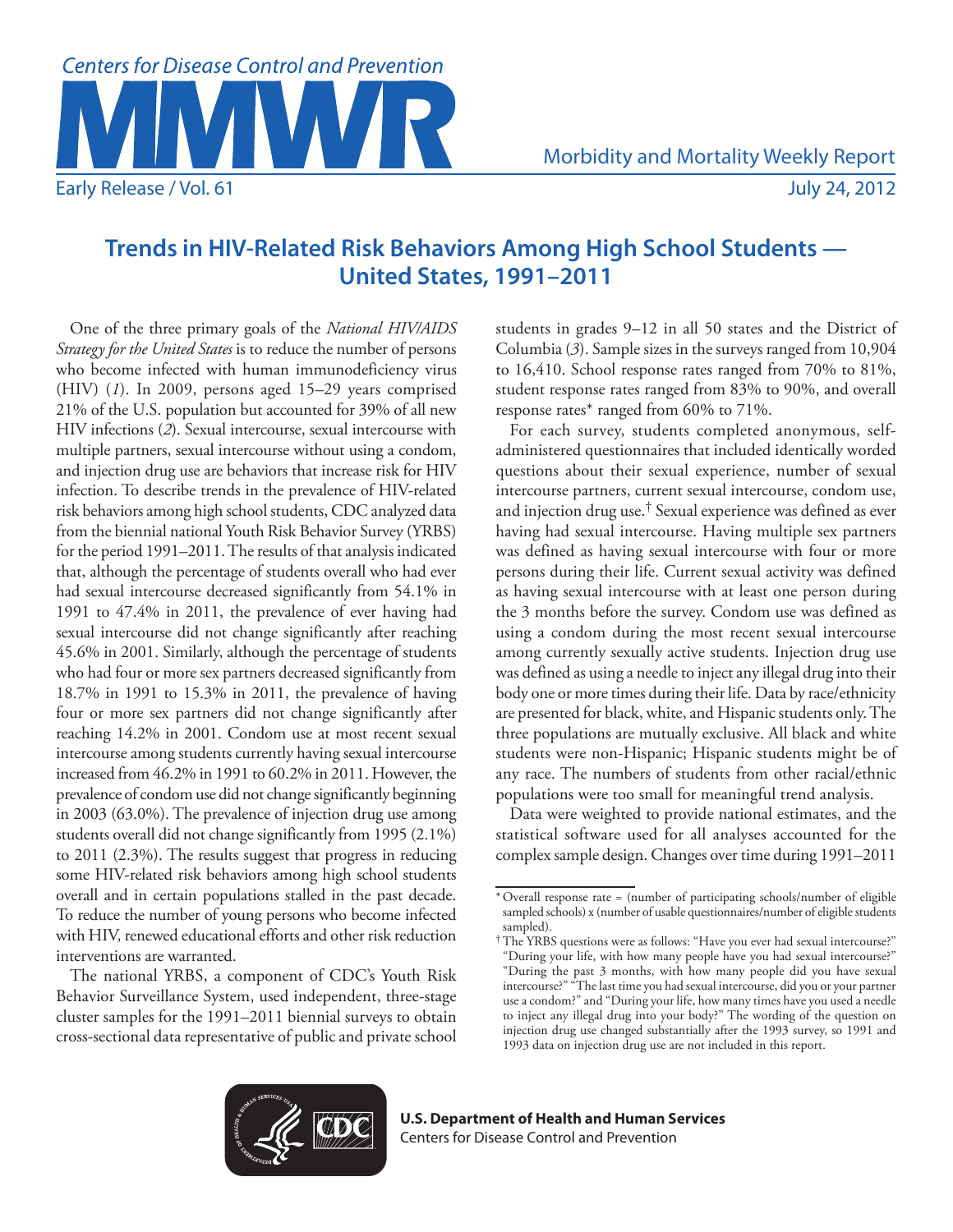were analyzed using logistic regression analyses that controlled for sex, race/ethnicity, and grade and simultaneously assessed significant ( $p<0.05$ ) linear and quadratic time effects.  $\sqrt{T}$ -tests were used to test for significant (p<0.05) differences between prevalence estimates for 2009 and those for 2011.

During 1991–2011, a significant linear decrease occurred in the prevalence of sexual experience overall and among male, female, black, and white high school students (overall: 54.1% to 47.4%; male: 57.4% to 49.2%; female: 50.8% to 45.6%; black: 81.5% to 60.0%; and white: 50.0% to 44.3%) (Table). Among Hispanic students, no significant change was detected. Overall and among male and white students a significant quadratic trend also occurred. Overall, the prevalence of sexual experience decreased during 1991–2001 and then did not change significantly during 2001–2011 (54.1% to 45.6%, and then 47.4%). Among male students, the prevalence of sexual experience decreased during 1991–1997 and then did not change significantly during 1997–2011 (57.4% to 48.9% and then 49.2%), and among white students the prevalence of sexual experience decreased during 1991–2003 and then did not change significantly during 2003–2011 (50.0% to 41.8% and then 44.3%). The prevalence of sexual experience was lower in 2011 compared with 2009 among black students (65.2% to 60.0%), but not but not overall or among either sex or any other racial/ethnic population.

A significant linear decrease occurred during 1991–2011 in the prevalence of having four or more sex partners overall and among male, female, black, and white high school students (overall: 18.7% to 15.3%; male: 23.4% to 17.8%; female: 13.8% to 12.6%; black: 43.1% to 24.8%; and white: 14.7% to 13.1%) (Table, Figure 1). Among Hispanic students, no

**TABLE. Percentage of high school students who reported HIV-related risk behaviors, by sex, race/ethnicity, and survey year — Youth Risk Behavior Surveys, United States, 1991–2011**

| Survey         |      | Ever had sexual<br>intercourse |                               | <b>Had sexual intercourse</b><br>with four or more<br>persons during their life |                                | <b>Currently sexually</b><br>active* |                     | Condom use <sup>t</sup> |                                | <b>Ever injected and</b><br>illegal drug <sup>¶</sup> |                          |
|----------------|------|--------------------------------|-------------------------------|---------------------------------------------------------------------------------|--------------------------------|--------------------------------------|---------------------|-------------------------|--------------------------------|-------------------------------------------------------|--------------------------|
| Characteristic | year | $\%$                           | (95% CI)                      | $\frac{0}{0}$                                                                   | (95% CI)                       | $\%$                                 | (95% CI)            | $\%$                    | (95% CI)                       | $\frac{0}{0}$                                         | (95% CI)                 |
| <b>Total</b>   | 1991 | 54.1                           | $(50.5 - 57.8)$               | 18.7                                                                            | $(16.6 - 21.0)$                | 37.5                                 | $(34.3 - 40.7)$     | 46.2                    | $(42.8 - 49.6)$                | <b>NA</b>                                             | $\overline{\phantom{0}}$ |
|                | 1993 | 53.0                           | $(50.2 - 55.8)$               | 18.7                                                                            | $(16.8 - 20.9)$                | 37.5                                 | $(35.4 - 39.7)$     | 52.8                    | $(50.0 - 55.6)$                | <b>NA</b>                                             |                          |
|                | 1995 | 53.1                           | $(48.4 - 57.7)$               | 17.8                                                                            | $(15.2 - 20.7)$                | 37.9                                 | $(34.4 - 41.5)$     | 54.4                    | $(50.7 - 58.0)$                | 2.1                                                   | $(1.6 - 2.6)$            |
|                | 1997 | 48.4                           | $(45.2 - 51.6)$               | 16.0                                                                            | $(14.6 - 17.5)$                | 34.8                                 | $(32.6 - 37.2)$     | 56.8                    | $(55.2 - 58.4)$                | 2.1                                                   | $(1.7 - 2.7)$            |
|                | 1999 | 49.9                           | $(46.1 - 53.7)$               | 16.2                                                                            | $(13.7 - 19.0)$                | 36.3                                 | $(32.7 - 40.0)$     | 58.0                    | $(53.6 - 62.3)$                | 1.8                                                   | $(1.4 - 2.2)$            |
|                | 2001 | 45.6                           | $(43.2 - 48.1)$               | 14.2                                                                            | $(13.0 - 15.6)$                | 33.4                                 | $(31.3 - 35.5)$     | 57.9                    | $(55.6 - 60.1)$                | 2.3                                                   | $(2.0 - 2.7)$            |
|                | 2003 | 46.7                           | $(44.0 - 49.4)$               | 14.4                                                                            | $(12.9 - 16.1)$                | 34.3                                 | $(32.1 - 36.5)$     | 63.0                    | $(60.5 - 65.5)$                | 3.2                                                   | $(2.1 - 4.7)$            |
|                | 2005 | 46.8                           | $(43.4 - 50.2)$               | 14.3                                                                            | $(12.8 - 15.8)$                | 33.9                                 | $(31.4 - 36.6)$     | 62.8                    | $(60.6 - 64.9)$                | 2.1                                                   | $(1.8 - 2.4)$            |
|                | 2007 | 47.8                           | $(45.1 - 50.6)$               | 14.9                                                                            | $(13.4 - 16.5)$                | 35.0                                 | $(32.8 - 37.2)$     | 61.5                    | $(59.4 - 63.6)$                | 2.0                                                   | $(1.5 - 2.7)$            |
|                | 2009 | 46.0                           | $(42.9 - 49.2)$               | 13.8                                                                            | $(12.8 - 13.4)$                | 34.2                                 | $(31.9 - 36.5)$     | 61.1                    | $(59.0 - 63.1)$                | 2.1                                                   | $(1.8 - 2.5)$            |
|                | 2011 | 47.4                           | $(45.0 - 49.9)^{\frac{1}{x}}$ | 15.3                                                                            | $(14.2 - 16.4)^{\frac{1}{x}}$  | 33.7                                 | $(31.8 - 35.7)^{9}$ | 60.2                    | $(57.5 - 62.9)^{\frac{1}{x}}$  | 2.3                                                   | $(1.9 - 2.7)$            |
| Sex            |      |                                |                               |                                                                                 |                                |                                      |                     |                         |                                |                                                       |                          |
| Male           | 1991 | 57.4                           | $(53.1 - 61.5)$               | 23.4                                                                            | $(20.4 - 26.7)$                | 36.8                                 | $(33.3 - 40.3)$     | 54.5                    | $(50.5 - 58.4)$                | <b>NA</b>                                             |                          |
|                | 1993 | 55.6                           | $(52.0 - 59.2)$               | 22.3                                                                            | $(19.6 - 25.2)$                | 37.5                                 | $(34.5 - 40.7)$     | 59.2                    | $(55.3 - 63.0)$                | <b>NA</b>                                             |                          |
|                | 1995 | 54.0                           | $(49.0 - 58.8)$               | 20.9                                                                            | $(18.3 - 23.7)$                | 35.5                                 | $(32.0 - 39.2)$     | 60.5                    | $(56.0 - 64.9)$                | 3.0                                                   | $(2.4 - 3.7)$            |
|                | 1997 | 48.9                           | $(45.4 - 52.3)$               | 17.6                                                                            | $(16.1 - 19.2)$                | 33.4                                 | $(30.8 - 36.1)$     | 62.5                    | $(59.6 - 65.3)$                | 2.6                                                   | $(2.0 - 3.3)$            |
|                | 1999 | 52.2                           | $(48.0 - 56.2)$               | 19.3                                                                            | $(15.8 - 23.3)$                | 36.2                                 | $(32.3 - 40.2)$     | 65.5                    | $(61.0 - 69.8)$                | 2.8                                                   | $(2.1 - 3.8)$            |
|                | 2001 | 48.5                           | $(45.8 - 51.3)$               | 17.2                                                                            | $(15.7 - 18.9)$                | 33.4                                 | $(31.0 - 35.8)$     | 65.1                    | $(62.2 - 67.9)$                | 3.1                                                   | $(2.7 - 3.6)$            |
|                | 2003 | 48.0                           | $(44.6 - 51.4)$               | 17.5                                                                            | $(15.3 - 19.9)$                | 33.8                                 | $(31.3 - 36.5)$     | 68.8                    | $(66.0 - 71.4)$                | 3.8                                                   | $(2.7 - 5.4)$            |
|                | 2005 | 47.9                           | $(44.4 - 51.5)$               | 16.5                                                                            | $(14.8 - 18.4)$                | 33.3                                 | $(30.7 - 36.0)$     | 70.0                    | $(66.7 - 73.0)$                | 3.0                                                   | $(2.6 - 3.6)$            |
|                | 2007 | 49.8                           | $(46.7 - 52.9)$               | 17.9                                                                            | $(16.0 - 20.0)$                | 34.3                                 | $(32.0 - 36.7)$     | 68.5                    | $(65.4 - 71.4)$                | 2.6                                                   | $(2.0 - 3.4)$            |
|                | 2009 | 46.1                           | $(41.5 - 50.9)$               | 16.2                                                                            | $(13.7 - 19.1)$                | 32.6                                 | $(29.4 - 36.0)$     | 68.6                    | $(66.0 - 71.2)$                | 2.7                                                   | $(2.1 - 3.4)$            |
|                | 2011 | 49.2                           | $(46.6 - 51.8)^{\frac{4}{x}}$ | 17.8                                                                            | $(16.2 - 19.4)^{\frac{4}{14}}$ | 33.3                                 | $(31.1 - 35.6)^{9}$ | 67.0                    | $(63.5 - 70.3)^{\frac{1}{x}}$  | 2.9                                                   | $(2.4 - 3.4)$            |
| Female         | 1991 | 50.8                           | $(46.7 - 54.9)$               | 13.8                                                                            | $(12.1 - 15.7)$                | 38.2                                 | $(34.7 - 41.8)$     | 38.0                    | $(33.7 - 42.5)$                | <b>NA</b>                                             |                          |
|                | 1993 | 50.2                           | $(47.5 - 52.8)$               | 15.0                                                                            | $(13.2 - 17.0)$                | 37.5                                 | $(35.7 - 39.3)$     | 46.0                    | $(43,-49.0)$                   | <b>NA</b>                                             |                          |
|                | 1995 | 52.1                           | $(46.9 - 57.2)$               | 14.4                                                                            | $(11.1 - 18.5)$                | 40.4                                 | $(36.1 - 44.8)$     | 48.6                    | $(43.3 - 53.9)$                | 1.0                                                   | $(0.6 - 1.7)$            |
|                | 1997 | 47.7                           | $(43.9 - 51.5)$               | 14.1                                                                            | $(12.3 - 16.3)$                | 36.5                                 | $(33.8 - 39.3)$     | 50.8                    | $(47.7 - 53.8)$                | 1.5                                                   | $(0.9 - 2.5)$            |
|                | 1999 | 42.9                           | $(40.1 - 45.8)$               | 13.1                                                                            | $(11.0 - 15.5)$                | 36.3                                 | $(32.2 - 40.7)$     | 50.7                    | $(44.8 - 56.6)$                | 0.7                                                   | $(0.5 - 1.1)$            |
|                | 2001 | 42.9                           | $(401,-45.8)$                 | 11.4                                                                            | $(10.0 - 13.0)$                | 33.4                                 | $(31.0 - 35.8)$     | 51.3                    | $(47.8 - 54.9)$                | 1.6                                                   | $(1.2 - 2.1)$            |
|                | 2003 | 45.3                           | $(42.6 - 48.0)$               | 11.2                                                                            | $(9.8 - 12.7)$                 | 34.6                                 | $(32.5 - 36.8)$     | 57.4                    | $(54.2 - 60.5)$                | 2.5                                                   | $(1.4 - 4.2)$            |
|                | 2005 | 45.7                           | $(42.0 - 49.4)$               | 12.0                                                                            | $(10.4 - 13.7)$                | 34.6                                 | $(31.5 - 37.7)$     | 55.9                    | $(53.0 - 58.8)$                | 1.1                                                   | $(0.8 - 1.6)$            |
|                | 2007 | 45.9                           | $(43.1 - 48.6)$               | 11.8                                                                            | $(10.5 - 13.1)$                | 35.6                                 | $(332,-38.1)$       | 54.9                    | $(51.8 - 58.1)$                | 1.3                                                   | $(0.8 - 2.2)$            |
|                | 2009 | 45.7                           | $(43.0 - 48.5)$               | 11.2                                                                            | $(10.1 - 12.4)$                | 35.6                                 | $(33.4 - 38.0)$     | 53.9                    | $(51.4 - 56.4)$                | 1.4                                                   | $(1.2 - 1.8)$            |
|                | 2011 | 45.6                           | $(43.0 - 48.3)^{5}$           | 12.6                                                                            | $(11.4 - 14.0)^{5}$            | 34.2                                 | $(32.1 - 36.4)^5$   | 53.6                    | $(50.6 - 56.4)^{\frac{6}{14}}$ | 1.6                                                   | $(1.3 - 2.0)$            |

See table footnotes on page 3.

<sup>§</sup>A quadratic time effect indicates a significant but nonlinear trend in prevalence over time. Whereas a linear trend is depicted with a straight line, a quadratic trend is depicted with a curve with one bend. A temporal change that includes a significant linear and quadratic time effect demonstrates nonlinear variation (e.g., leveling off or change in direction of prevalence) in addition to an overall increase or decrease in prevalence over time.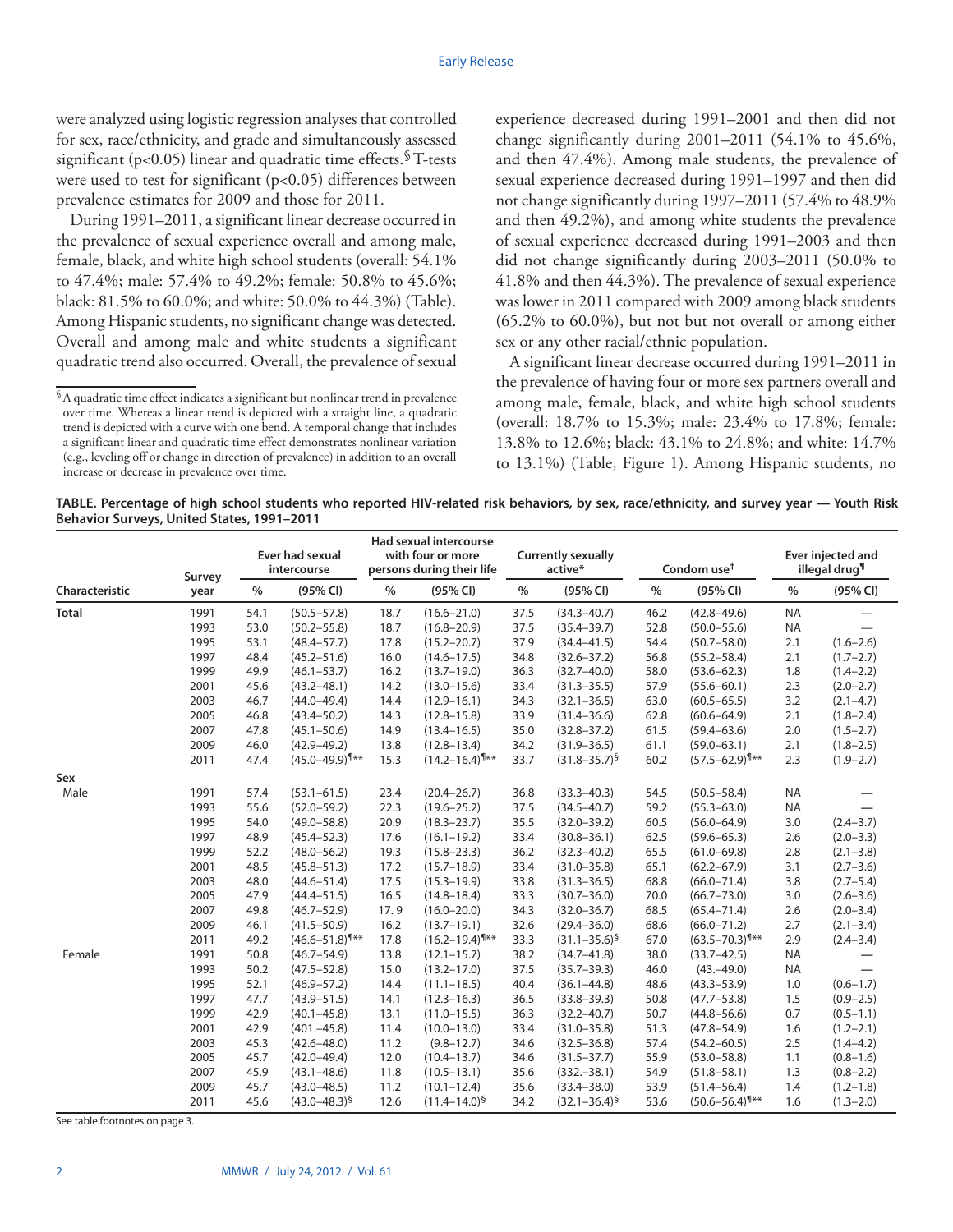significant change was detected. Overall and among male and white students a significant quadratic trend also occurred. Overall, the prevalence of having four or more sex partners decreased during 1991–2001 and then did not change significantly during 2001–2011 (18.7% to 14.2% and then 15.3%). Among male students, the prevalence of having four or more sex partners decreased during 1991–2005 and then did not change significantly during 2005–2011 (23.4% to 16.5% and then 17.8%), and among white students the prevalence of having four or more sex partners decreased during 1991–2003 and then did not change significantly during 2003–2011 (14.7% to 10.8% and then 13.1%). The prevalence of having

four or more sex partners was higher in 2011 compared with 2009 among white students (13.1% to10.5%), but not overall or among either sex or any other racial/ethnic population.

During 1991–2011, a significant linear decrease occurred in the prevalence of current sexual activity overall and among male, female, and black high school students (overall: 37.5% to 33.7%; male: 36.8% to 33.3%; female: 38.2% to 34.2%; and black: 59.3% to 41.3%) (Table). Among Hispanic and white students, no significant change was detected. The prevalence of current sexual activity was lower in 2011 (41.3%) compared with 2009 (47.7%) among black students, but not overall or among either sex or any other racial/ethnic population.

**TABLE. (***Continued***) Percentage of high school students who reported HIV-related risk behaviors, by sex, race/ethnicity, and survey year — Youth Risk Behavior Surveys, United States, 1991–2011**

|                  | Survey<br>year | <b>Ever had sexual</b><br>intercourse |                                | <b>Had sexual intercourse</b><br>with four or more<br>persons during their life |                                | <b>Currently sexually</b><br>active* |                              | Condom use <sup>t</sup> |                               | <b>Ever injected and</b><br>illegal drug <sup>¶</sup> |                            |
|------------------|----------------|---------------------------------------|--------------------------------|---------------------------------------------------------------------------------|--------------------------------|--------------------------------------|------------------------------|-------------------------|-------------------------------|-------------------------------------------------------|----------------------------|
| Characteristic   |                | $\%$                                  | (95% CI)                       | $\%$                                                                            | (95% CI)                       | $\frac{0}{0}$                        | (95% CI)                     | $\%$                    | (95% CI)                      | $\%$                                                  | (95% CI)                   |
| Race/ethnicity** |                |                                       |                                |                                                                                 |                                |                                      |                              |                         |                               |                                                       |                            |
| <b>Black</b>     | 1991           | 81.5                                  | $(78.0 - 84.5)$                | 43.1                                                                            | $(39.5 - 46.7)$                | 59.3                                 | $(55.3 - 63.1)$              | 48.0                    | $(44.1 - 51.9)$               | <b>NA</b>                                             |                            |
|                  | 1993           | 79.7                                  | $(76.2 - 82.7)$                | 42.7                                                                            | $(38.8 - 46.7)$                | 59.1                                 | $(54.6 - 63.5)$              | 56.5                    | $(52.6 - 60.3)$               | <b>NA</b>                                             |                            |
|                  | 1995           | 73.4                                  | $(68.4 - 77.8)$                | 35.6                                                                            | $(31.2 - 40.3)$                | 54.2                                 | $(49.4 - 59.0)$              | 66.1                    | $(61.0 - 70.9)$               | 1.1                                                   | $(0.6 - 2.0)$              |
|                  | 1997           | 72.7                                  | $(69.7 - 75.4)$                | 38.5                                                                            | $(34.9 - 42.3)$                | 53.6                                 | $(50.3 - 56.9)$              | 64.0                    | $(61.0 - 66.8)$               | 1.0                                                   | $(0.5 - 2.0)$              |
|                  | 1999           | 71.2                                  | $(62.2 - 78.8)$                | 34.4                                                                            | $(24.7 - 45.7)$                | 53.0                                 | $(43.8 - 62.0)$              | 70.0                    | $(64.1 - 75.2)$               | 0.9                                                   | $(0.5 - 1.6)$              |
|                  | 2001           | 60.8                                  | $(53.9 - 67.4)$                | 26.6                                                                            | $(22.9 - 30.6)$                | 45.6                                 | $(40.1 - 51.2)$              | 67.1                    | $(63.4 - 70.6)$               | 1.6                                                   | $(1.0 - 2.5)$              |
|                  | 2003           | 67.3                                  | $(63.7 - 70.6)$                | 28.8                                                                            | $(26.3 - 31.5)$                | 49.0                                 | $(46.0 - 52.0)$              | 72.8                    | $(68.8 - 72.4)$               | 2.4                                                   | $(1.5 - 3.9)$              |
|                  | 2005           | 67.6                                  | $(64.4 - 70.7)$                | 28.2                                                                            | $(25.6 - 30.9)$                | 47.4                                 | $(44.7 - 50.1)$              | 68.9                    | $(65.0 - 72.5)$               | 1.7                                                   | $(0.9 - 3.0)$              |
|                  | 2007           | 66.5                                  | $(63.0 - 69.9)$                | 27.6                                                                            | $(24.8 - 30.6)$                | 46.0                                 | $(42.3 - 49.7)$              | 67.3                    | $(62.6 - 71.6)$               | 1.8                                                   | $(1.2 - 2.6)$              |
|                  | 2009           | 65.2                                  | $(62.0 - 68.3)$                | 28.6                                                                            | $(25.5 - 32.0)$                | 47.7                                 | $(44.2 - 51.2)$              | 62.4                    | $(57.9 - 66.8)$               | 2.4                                                   | $(1.7 - 3.4)$              |
|                  | 2011           | 60.0                                  | $(56.6 - 63.4)$                | 24.8                                                                            | $(22.4 - 27.3)^{\n{9}$         | 41.3                                 | $(38.4 - 44.3)$ <sup>1</sup> | 65.3                    | $(60.4 - 69.9)^{\frac{1}{x}}$ | 2.4                                                   | $(1.7 - 3.5)^{\P}$         |
| White            | 1991           | 50.0                                  | $(46.7 - 53.4)$                | 14.7                                                                            | $(13.0 - 16.7)$                | 33.9                                 | $(31.1 - 36.9)$              | 46.5                    | $(41.8 - 51.2)$               | <b>NA</b>                                             |                            |
|                  | 1993           | 48.4                                  | $(45.6 - 51.3)$                | 14.3                                                                            | $(12.3 - 16.6)$                | 34.0                                 | $(31.9 - 36.2)$              | 52.3                    | $(48.2 - 56.3)$               | <b>NA</b>                                             |                            |
|                  | 1995           | 48.9                                  | $(43.8 - 54.1)$                | 14.2                                                                            | $(11.8 - 16.8)$                | 34.8                                 | $(30.8 - 39.0)$              | 52.5                    | $(48.4 - 56.6)$               | 2.0                                                   | $(1.5 - 2.7)$              |
|                  | 1997           | 43.6                                  | $(39.4 - 48.0)$                | 11.6                                                                            | $(10.2 - 13.2)$                | 32.0                                 | $(29.0 - 35.3)$              | 55.8                    | $(53.8 - 57.8)$               | 1.8                                                   | $(1.4 - 2.4)$              |
|                  | 1999           | 45.1                                  | $(41.1 - 49.2)$                | 12.4                                                                            | $(10.4 - 14.7)$                | 33.0                                 | $(29.0 - 36.5)$              | 55.0                    | $(49.8 - 60.2)$               | 1.6                                                   | $(1.2 - 2.1)$              |
|                  | 2001           | 43.2                                  | $(40.7 - 45.8)$                | 12.0                                                                            | $(10.6 - 13.5)$                | 31.3                                 | $(29.0 - 33.6)$              | 56.8                    | $(53.7 - 59.9)$               | 2.4                                                   | $(2.0 - 2.9)$              |
|                  | 2003           | 41.8                                  | $(39.0 - 44.5)$                | 10.8                                                                            | $(9.4 - 12.4)$                 | 30.8                                 | $(28.7 - 32.9)$              | 62.5                    | $(59.2 - 65.6)$               | 2.5                                                   | $(1.5 - 4.3)$              |
|                  | 2005           | 43.0                                  | $(38.8 - 47.3)$                | 11.4                                                                            | $(9.7 - 13.3)$                 | 32.0                                 | $(28.7 - 35.5)$              | 62.6                    | $(60.0 - 65.2)$               | 1.9                                                   | $(1.6 - 2.3)$              |
|                  | 2007           | 43.7                                  | $(40.5 - 47.0)$                | 11.5                                                                            | $(9.6 - 13.7)$                 | 32.9                                 | $(30.3 - 35.5)$              | 59.7                    | $(56.8 - 62.5)$               | 1.5                                                   | $(1.0 - 2.3)$              |
|                  | 2009           | 42.0                                  | $(37.9 - 46.3)$                | 10.5                                                                            | $(9.0 - 12.3)$                 | 32.0                                 | $(28.8 - 35.3)$              | 63.3                    | $(60.4 - 66.1)$               | 1.6                                                   | $(1.2 - 2.1)$              |
|                  | 2011           | 44.3                                  | $(41.1 - 47.4)^{\frac{6}{14}}$ | 13.1                                                                            | $(11.7 - 14.5)^{\frac{6}{14}}$ | 32.4                                 | $(29.7 - 35.3)$              | 59.5                    | $(55.4 - 63.5)^{\frac{4}{x}}$ | 1.9                                                   | $(1.6 - 2.3)$              |
| Hispanic         | 1991           | 53.1                                  | $(49.4 - 56.7)$                | 16.8                                                                            | $(14.3 - 19.7)$                | 37.0                                 | $(33.4 - 40.8)$              | 37.4                    | $(31.3 - 44.0)$               | <b>NA</b>                                             |                            |
|                  | 1993           | 56.0                                  | $(51.8 - 60.2)$                | 18.6                                                                            | $(15.7 - 22.0)$                | 39.4                                 | $(35.6 - 43.3)$              | 46.1                    | $(41.6 - 50.6)$               | <b>NA</b>                                             | —                          |
|                  | 1995           | 57.6                                  | $(48.6 - 66.1)$                | 17.6                                                                            | $(14.1 - 21.7)$                | 39.3                                 | $(32.3 - 46.8)$              | 44.4                    | $(33.4 - 56.0)$               | 2.2                                                   | $(1.4 - 3.4)$              |
|                  | 1997           | 52.2                                  | $(48.4 - 55.8)$                | 15.5                                                                            | $(13.2 - 18.1)$                | 35.4                                 | $(31.5 - 39.5)$              | 48.3                    | $(42.6 - 54.0)$               | 2.2                                                   | $(1.6 - 2.9)$              |
|                  | 1999           | 54.1                                  | $(49.0 - 59.0)$                | 16.6                                                                            | $(13.2 - 18.1)$                | 36.3                                 | $(32.2 - 40.5)$              | 55.2                    | $(48.1 - 62.0)$               | 1.8                                                   | $(1.1 - 2.8)$              |
|                  | 2001           | 48.4                                  | $(43.8 - 53.0)$                | 14.9                                                                            | $(13.2 - 16.7)$                | 35.9                                 | $(32.7 - 39.4)$              | 53.5                    | $(48.2 - 58.7)$               | 2.5                                                   | $(1.8 - 3.4)$              |
|                  | 2003           | 51.4                                  | $(48.1 - 54.8)$                | 15.7                                                                            | $(13.5 - 18.1)$                | 37.1                                 | $(34.4 - 40.0)$              | 57.4                    | $(51.9 - 62.8)$               | 3.9                                                   | $(2.2 - 6.8)$              |
|                  | 2005           | 51.0                                  | $(46.5 - 55.4)$                | 15.9                                                                            | $(13.6 - 18.5)$                | 35.0                                 | $(31.3 - 39.1)$              | 57.7                    | $(53.4 - 61.8)$               | 3.0                                                   | $(2.1 - 4.2)$              |
|                  | 2007           | 52.0                                  | $(48.3 - 55.6)$                | 17.3                                                                            | $(15.2 - 19.5)$                | 37.4                                 | $(33.8 - 41.1)$              | 61.4                    | $(56.7 - 65.9)$               | 3.1                                                   | $(2.2 - 4.3)$              |
|                  | 2009           | 49.1                                  | $(46.0 - 52.2)$                | 14.2                                                                            | $(12.7 - 15.9)$                | 34.6                                 | $(32.2 - 37.0)$              | 54.9                    | $(51.7 - 58.0)$               | 3.1                                                   | $(2.4 - 4.0)$              |
|                  | 2011           | 48.6                                  | $(46.1 - 51.0)$                | 14.8                                                                            | $(13.6 - 16.0)$                | 33.5                                 | $(31.6 - 35.4)$              | 58.4                    | $(54.0 - 62.7)^{\frac{1}{x}}$ | 2.9                                                   | $(2.2 - 3.8)$ <sup>1</sup> |

Abbreviations: HIV = human immunodeficiency virus; CI = confidence interval; NA = not available.

\* Had sexual intercourse with at least one person during the 3 months before the survey.

† During most recent sexual intercourse among students who were currently sexually active.

§ Used a needle to inject any illegal drug into their body one or more times during their life. Wording of this question changed substantially after the 1993 survey, so 1991 and 1993 data are not included.

¶ Significant linear effect (p<0.05).

\*\* Significant quadratic effect (p<0.05).

†† Data by race/ethnicity are presented for black, white, and Hispanic students only. The three populations are mutually exclusive. All black and white students were non-Hispanic; Hispanic students might be of any race. The numbers of students from other racial/ethnic populations were too small for meaningful trend analysis.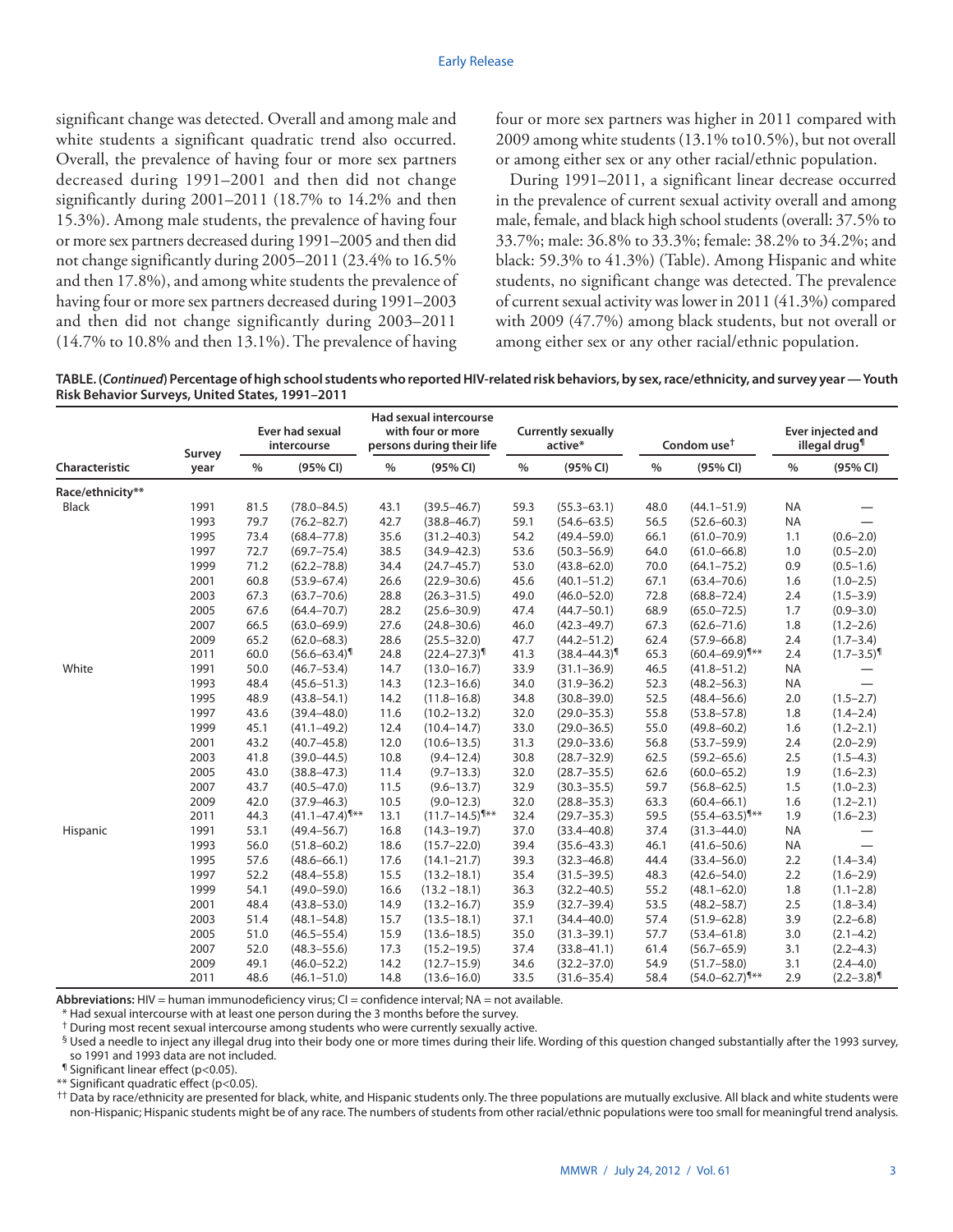**FIGURE 1. Percentage of high school students who had sexual intercourse with four or more persons during their life, by race/ ethnicity\* — Youth Risk Behavior Surveys, United States, 1991–2011†**



\* Data by race/ethnicity are presented for black, white, and Hispanic students only. The three populations are mutually exclusive. All black and white students were non-Hispanic; Hispanic students might be of any race. The numbers of students from other racial/ethnic populations were too small for meaningful trend analysis.

 $^{\dagger}$  A significant linear effect (p<0.05) was observed for participants overall and for black and white students. A significant quadratic effect (p<0.05) was observed for participants overall and for white students.

A significant linear increase occurred during 1991–2011 in the prevalence of condom use among currently sexually active students overall and among both sexes and all three racial/ ethnic populations (overall: 46.2% to 60.2%; male: 54.5% to 67.0%; female: 38.0% to 53.6%; black: 48.0% to 65.3%; Hispanic: 37.4% to 58.4%; and white: 46.5% to 59.5%) (Table, Figure 2). In addition, a significant quadratic trend occurred overall and among both sexes and all three racial/ ethnic populations. Overall and among female and white students, condom use increased during 1991–2003 and then did not change significantly during 2003–2011 (overall: 46.2% to 63.0% and then 60.2%; female: 38.0% to 57.4% and then 53.6%; and white: 46.5% to 62.5% and then 59.5%). Among male students, condom use increased during 1991–2005 and then did not change significantly during 2005–2011 (54.5% to 70.0% and then 67.0%). Among Hispanic students, condom use increased during 1991–2007 and then did not change significantly during 2007–2011 (37.4% to 61.4% and then 58.4%). Among black students, condom use increased during 1991–1999 and then decreased during 1999–2011 (48.0% to 70.0% to 65.3%).

During 1995–2011, a significant linear increase occurred in the prevalence of injection drug use among black and Hispanic students (black: 1.1% to 2.4%; and Hispanic: 2.2% to 2.9%)





\* Data by race/ethnicity are presented for black, white, and Hispanic students only. The three populations are mutually exclusive. All black and white students were non-Hispanic; Hispanic students might be of any race. The numbers of students from other racial/ethnic populations were too small for meaningful trend analysis.

 $\dagger$  A significant linear effect (p<0.05) was observed for participants overall and for black, white, and Hispanic students. A significant quadratic effect (p<0.05) also was observed for participants overall and for black, white, and Hispanic students.

(Table). Overall and among male, female, and white students, no significant change was detected.

## **Reported by**

*Laura Kann, PhD, Richard Lowry, MD, Danice Eaton, PhD, Howell Wechsler, EdD, Div of Adolescent and School Health, National Center for HIV/AIDS, Viral Hepatitis, STD, and TB Prevention, CDC. Corresponding contributor: Laura Kann, [lkann@cdc.gov,](mailto:lkann@cdc.gov) 770-488- 6181.*

## **Editorial Note**

The findings in this report suggest that previously reported progress in reducing some HIV-related risk behaviors among students (*4*) stalled overall and among certain populations of students. Most concerning are the decrease in condom use among black students since 1999 and the lack of any significant decrease since 1991 in the percentage of Hispanic students who have had sexual intercourse, four or more sex partners, and current sexual activity.

Another of the three primary goals of the *National HIV/ AIDS Strategy for the United States* is to reduce HIV-related health disparities. In 1991, a gap of 32 percentage points was observed in sexual experience prevalence between black and white students (black: 81.5%; white: 50.0%). In 2011, this